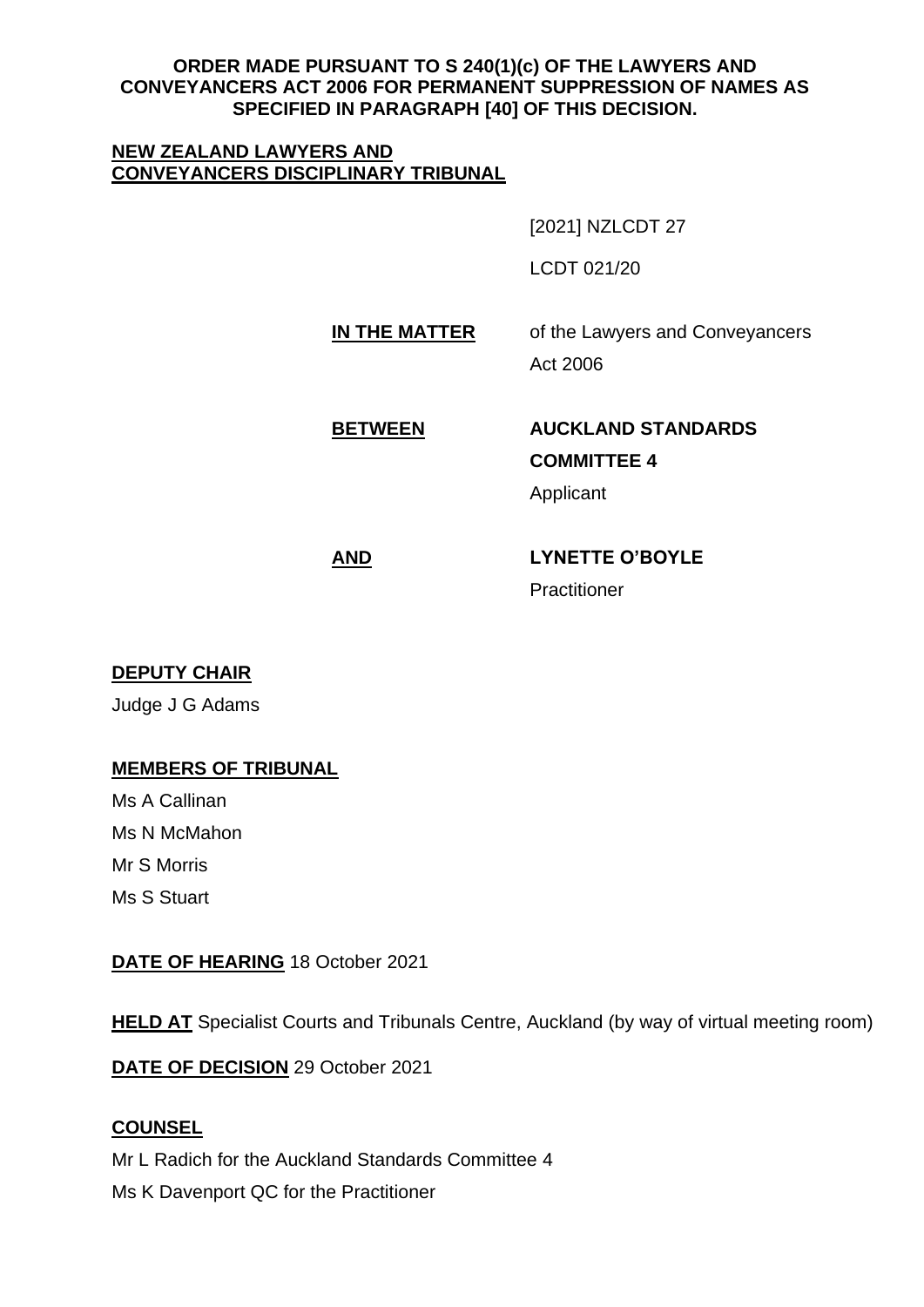#### **DECISION OF THE TRIBUNAL RE PENALTY**

[1] Ms O'Boyle has practised law for more than 30 years. Her Whangarei practice mainly serves legal aid clients. On 29 April 2021, we made a finding of misconduct against Ms O'Boyle. This hearing is to determine what is generally known as "penalty", namely the orders we make as a consequence of the misconduct finding.

#### *The misconduct*

[2] A full discussion of our findings and the context of the misconduct can be read in our 29 April 2021 decision. For the purposes of this penalty decision, a brief summary will suffice. Ms O'Boyle became over-involved in a case. Her client lost day to day care of children to an ex-partner. Ms O'Boyle sent letters respectively to the employer of the ex-partner, to the employer of the ex-partner's partner, and to another employer (because she was unsure of the identity of the ex-partner's partner's employer). Ms O'Boyle copied the letters to the Privacy Commissioner. The letters contained false allegations and unsubstantiated speculation dressed up as fact. We found that the letters were designed to damage the employment relationships of the two victims.

[3] The victims were senior employees for important Government Departments. They were embarrassed by the communications.

[4] Ms O'Boyle compounded her wrongdoing by repeatedly asserting to the Standards Committee that some of her allegations were borne out by evidence in the Family Court case. When the record was shown to prove her wrong, she claimed that when she referred to Notes of Evidence, she simply meant to reference her own handwritten notes, which happened to be wrong.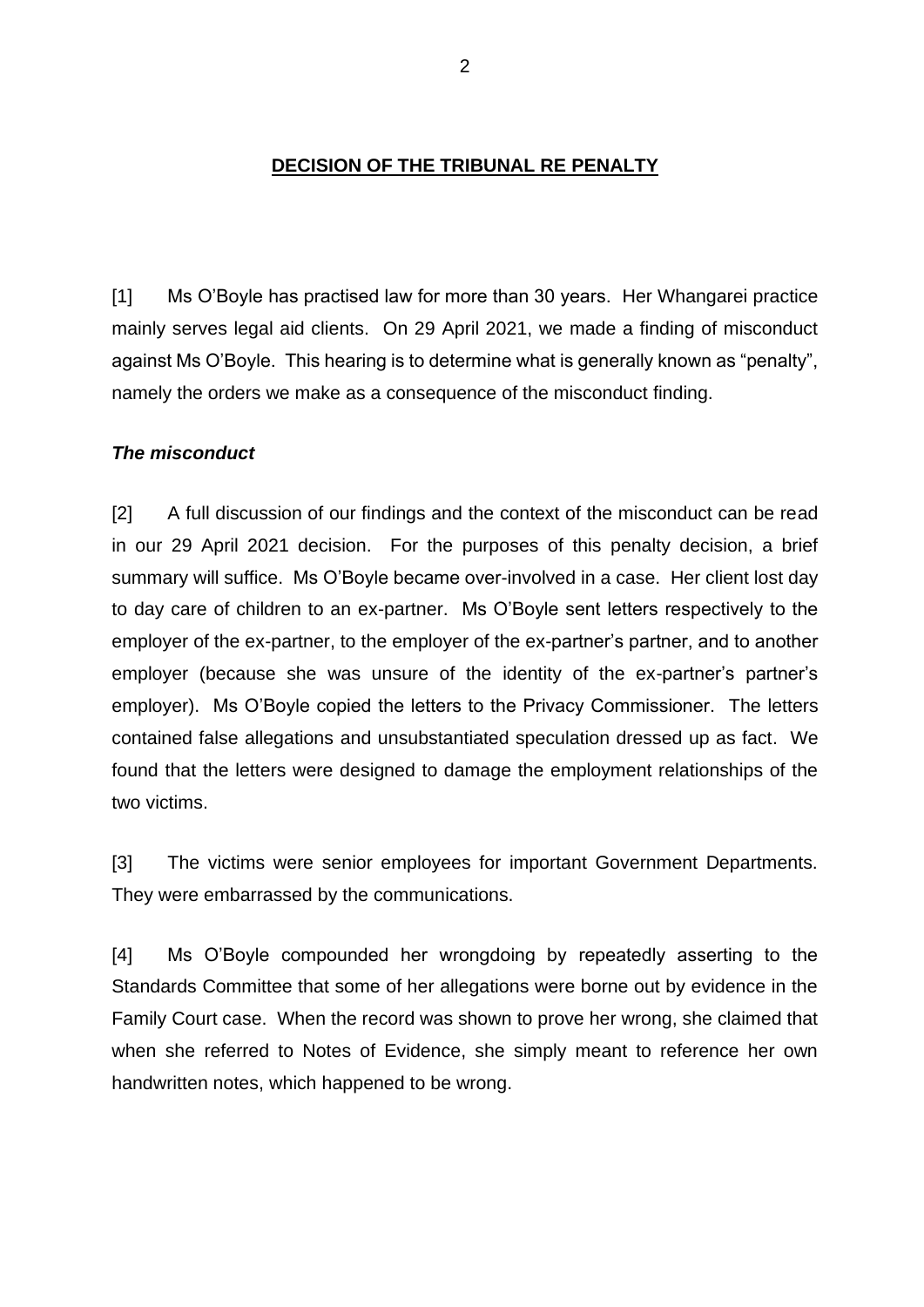## *Purposes of 'penalty'*

[5] The orders we make at this hearing must serve the purposes of the Lawyers and Conveyancers Act 2006 (the Act). Relevant portions of s 3(1)(a) and (b) of the Act provide:

#### **3 Purposes**

- (1) The purposes of this Act are—
	- (a) to maintain public confidence in the provision of legal services … :
	- (b) to protect the consumers of legal services … :
	- …

[6] In order to give effect to the purposes of the Act, we interpret the term "consumer" liberally. It can, in proper circumstances, extend to a complainant or adversely affected person who was not a client of the practitioner. Lawyers should conduct themselves in a manner that reflects credit on the profession and instils public confidence.

[7] The Act provides a variety of orders that can be made at penalty hearings. They range from strike-off (for the worst cases), suspension from practice for a period, fine, censure, compensation, orders for education or supervision, and costs.

[8] We were disappointed with the limited approach reflected in the written submissions for the Standards Committee in this case. Those submissions adopted a merely punitive stance, seeking a suspension of five months and costs. Supplementary submissions added (without adjustment to proposed suspension period) a compensatory payment of \$20,000 to the client's ex-partner. We considered that such an approach did not adequately address the issues before the Tribunal in relation to Ms O'Boyle's finding of misconduct.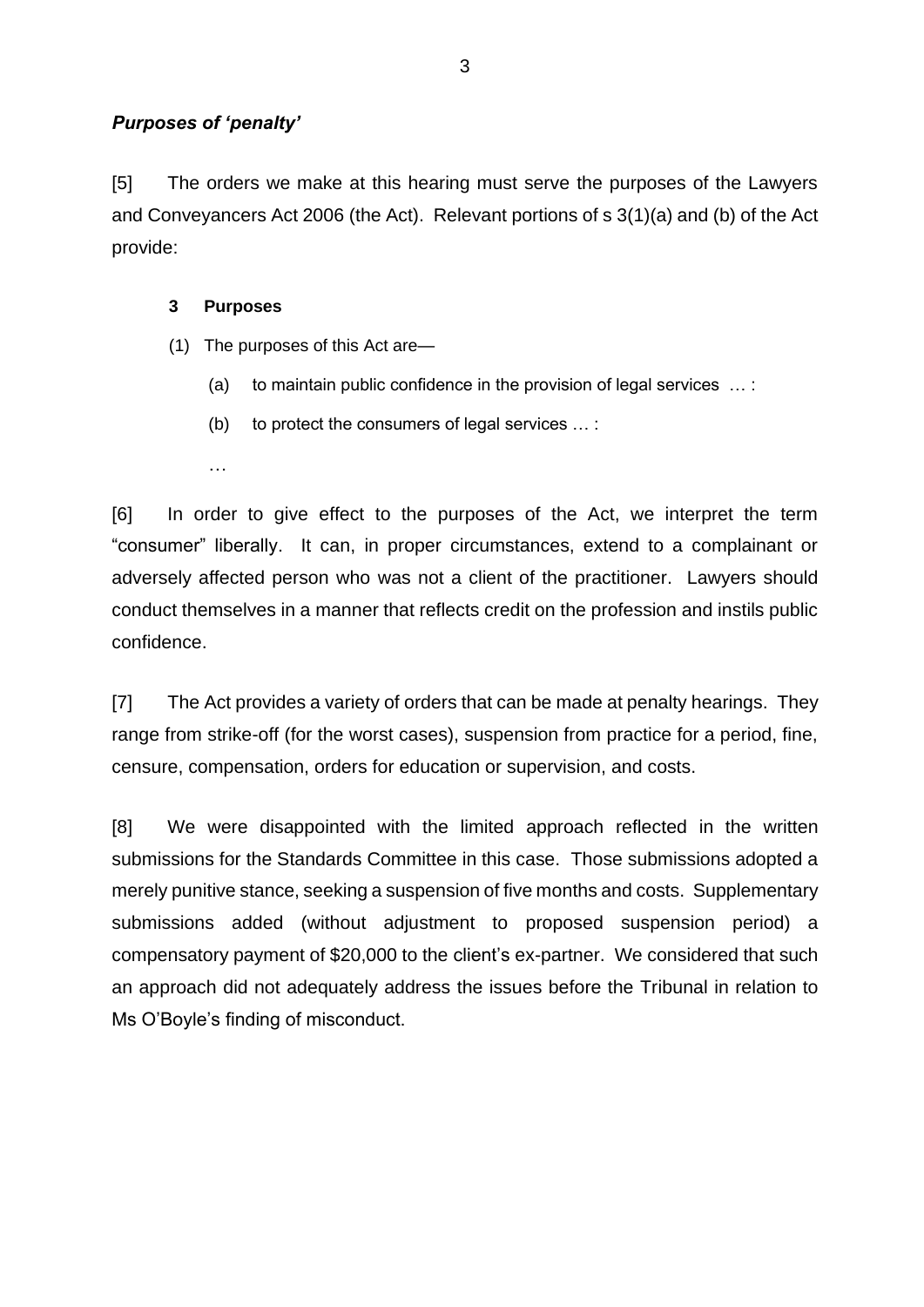[9] However, we appreciate that penalty orders will have some punitive effect. This was noted in the well-known case of *Daniels v Complaints Committee 2 of the Wellington District Law Society: 1*

[22] It is well known that the Disciplinary Tribunal's penalty function does not have as its primary purpose punishment, although orders inevitably will have some such effect. The predominant purposes are to advance the public interest (which include "protection of the public"), to maintain professional standards, to impose sanctions on a practitioner for breach of his/her duties, and to provide scope for rehabilitation in appropriate cases. Tribunals are required to carefully consider alternatives to striking off a practitioner. If the purposes of imposing disciplinary sanctions can be achieved short of striking off then it is the lesser alternative that should be adopted as the proportionate response. That is "the least restrictive outcome" principle applicable in criminal sentencing. In the end, however, the test is whether a practitioner is a fit and proper person to continue in practice. If not, striking off should follow. If striking off is not required but the misconduct is serious, then it may be that suspension from practising for a fixed period will be required.

(emphasis added)

[10] Ms Davenport QC promoted a stiff fine as a suitable alternative to suspension. Although we have not been persuaded to this view, her engagement in this penalty process, necessarily seeking the best outcome for her client, was helpful and reflected a more satisfactorily nuanced approach than that of the Standards Committee.

[11] In this penalty case, we pursue more than one goal. It is important for us to mark the level of our disapprobation of the misconduct. Public confidence in the profession requires that bad behaviour by a lawyer will be properly addressed. In addition, as the Standards Committee recognised in its supplementary submission, this is a case where compensation for the victims might go some way towards addressing the need for atonement. Rehabilitation of the practitioner is a viable component of 'penalty' also as we must ensure that Ms O'Boyle does not fall into similar behaviours in future.

[12] Our deliberations have resulted in a suite of orders to provide a composite, balanced response which marks our disapprobation accompanied by rehabilitative and compensatory aspects.

<sup>&</sup>lt;sup>1</sup> Daniels v Complaints Committee 2 of the Wellington District Law Society HC CIV-2011-485-227, 8 August 2011.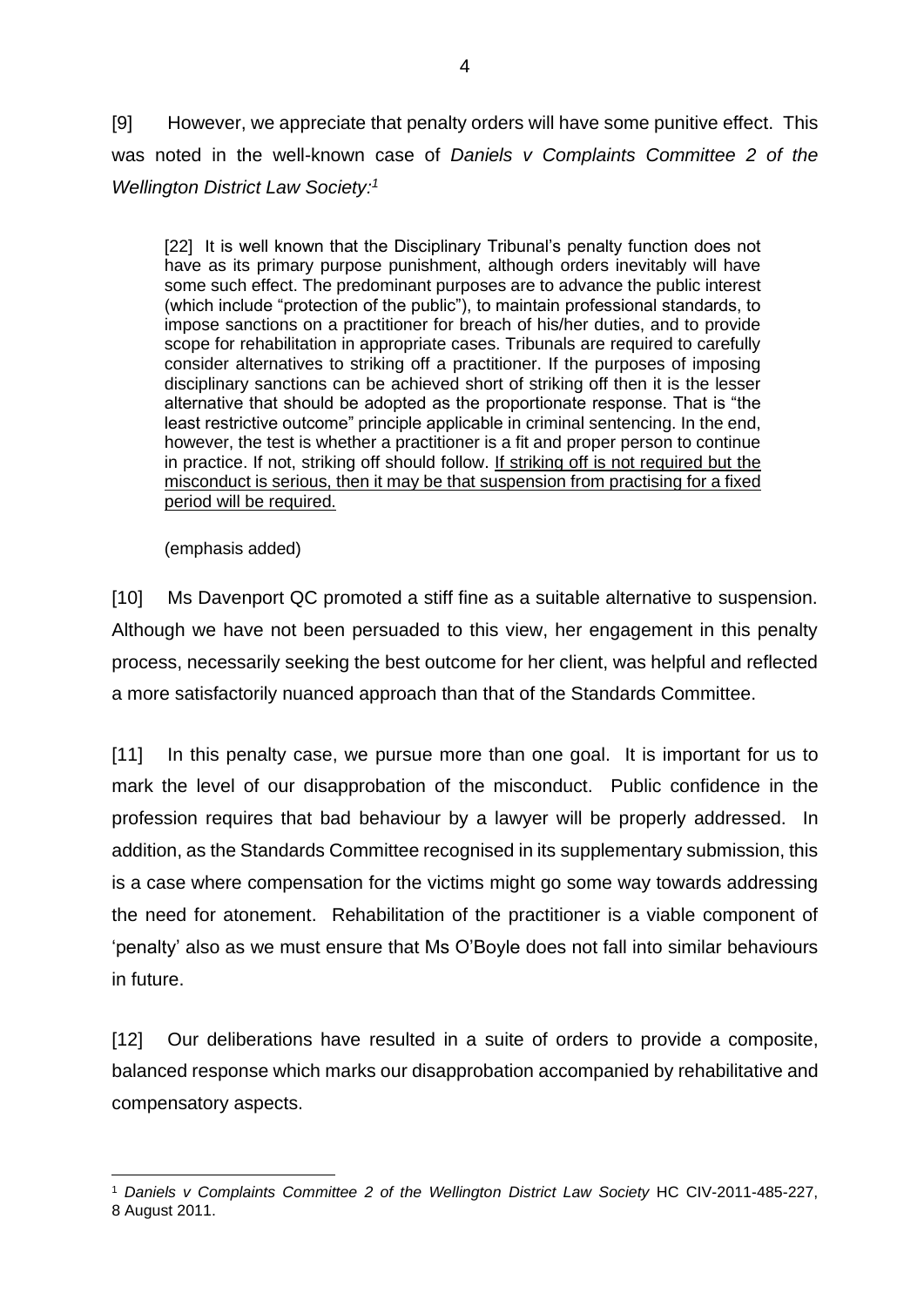[13] An advantage of the Tribunal makeup is that the rich life and business experience of five people are pooled. Our combined experience focuses on the variety of 'penalty' needs that the case requires. We all heard the evidence and observed Ms O'Boyle in court for a considerable period of time. Having listened carefully to submissions, we have a good sense of what we are dealing with here, and our problemsolving exercise has produced clear goals. Our discussion has developed a package which we consider strikes the right balance between denunciation, compensation and rehabilitation.

## *Discussion of penalty components*

[14] We found that Ms O'Boyle willingly participated in the potentially harmful correspondence.<sup>2</sup> We found that she failed to recognise that it was unwise to act on instructions given by a client who was "out for blood."<sup>3</sup> We found that she intended to cause harm to the victims with their employers. $4$  We found that she failed to remain within her appropriate professional role and failed to maintain the objectivity that the public should expect from a reasonably competent lawyer.<sup>5</sup>

[15] The misconduct was wrong. It reflected badly on Ms O'Boyle and on the legal profession. Although Ms O'Boyle has not had prior charges, we formed the view that her conduct, both with respect to her client and the Standards Committee involved several adverse events over a considerable period of time, and Ms O'Boyle's manner of dealing with them reveals features of her personality and practice that can be regarded as more than an isolated error. Irrespective of whether this is seen as one or more events, this case requires at least a period of suspension to mark, at an appropriate level, the wrongness of the misconduct, though the misconduct falls short of the standard required to strike off the practitioner.

[16] Ms O'Boyle was under personal strain at the time of her offending, particularly on account of her mother's health and the consequent strain of repetitive travel. It seems clear that Ms O'Boyle finds her work stressful and has not developed healthy ways of managing the stress. She advances her role as a rescuer, particularly in what

<sup>2</sup> Liability decision para [93].

<sup>3</sup> Liability decision para [94].

<sup>4</sup> Liability decision paras [95] et seq.

<sup>5</sup> Liability decision para [94].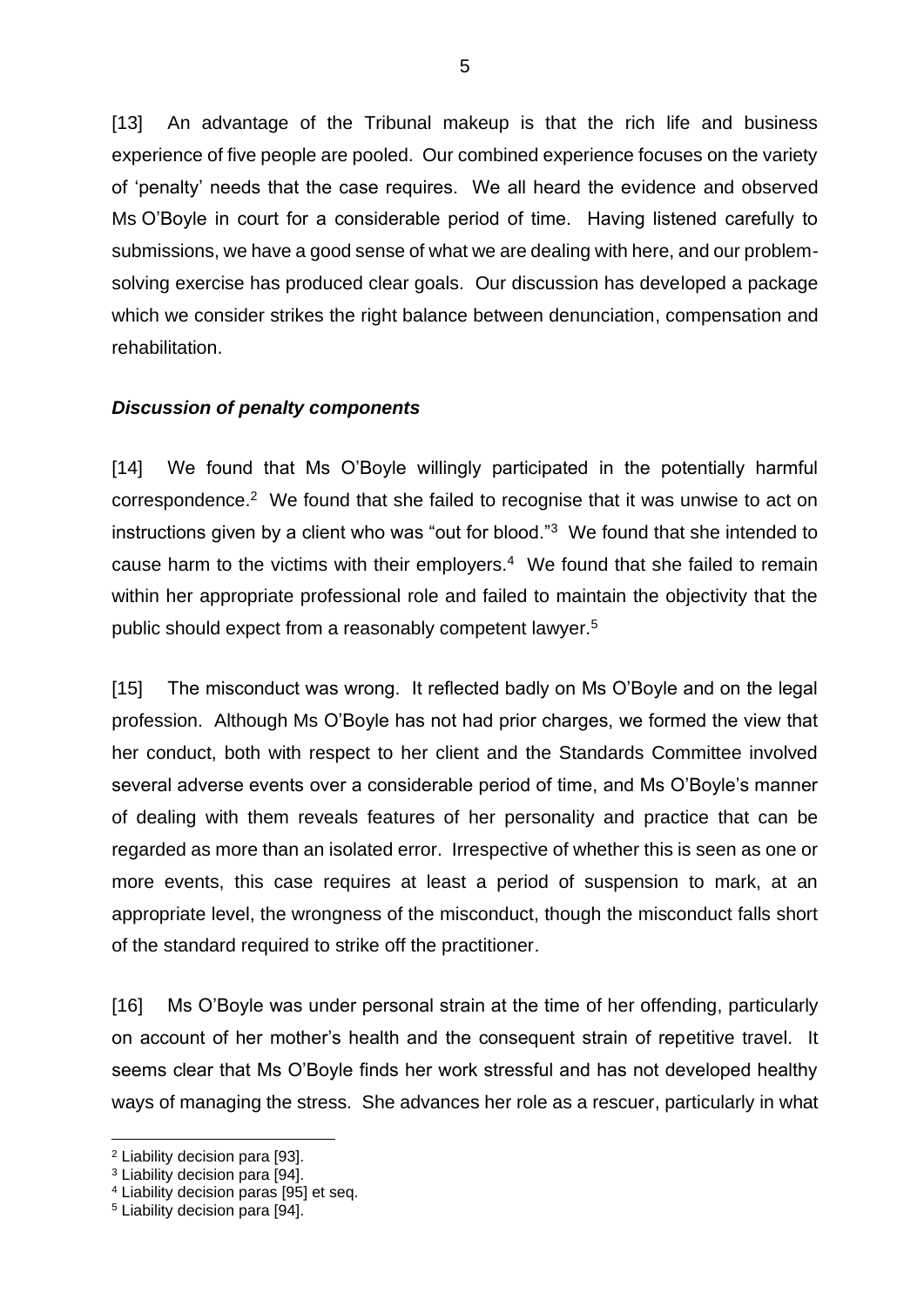she describes as high conflict cases, one who works unremittingly and unrewardingly at the coalface for her clients. But she finds the clients and their problems difficult to bear. This is not a healthy mix.

[17] Were we simply to suspend Ms O'Boyle from practice, we would be leaving the job largely undone. In our view, Ms O'Boyle needs to be challenged about her practice, made to account for her choices, and develop ways of interacting that are professionally appropriate, especially so because she practises in the emotionally charged area of family law. We are concerned about her mode of practice going forward unless she can resolve some of these issues. To do so, in our view, requires professional supervision, not simply oversight by a fellow practitioner. For the same reason we do not consider the attendance by Ms O'Boyle at a course on how best to manage her practice will be meaningful and effective for her. A more targeted, direct intervention is required.

[18] Ms O'Boyle put forward a fellow practitioner as a supervisor for her practice. He had earlier written a letter of support describing himself as Ms O'Boyle's friend (and colleague). He spoke of her practice in glowing terms, for example "Lynette has very good communication skills. She is orally articulate, has good written skills and she is a good listener." We do not assess him as the right person, nor in the right category, to undertake the work she needs to undertake. He will be valuable to her as an informal colleague to whom she can talk. That is a valuable role but not one in which we need to invest.

[19] As we were coming towards the hearing, we issued a Minute, inviting counsel to address rehabilitative supervision. Regrettably, the Standards Committee failed to pursue that at all. Consequently, the hearing occurred without our receiving any advantage to the Standards Committee's forethoughts. We have tailored our orders to ensure that this aspect is properly addressed. In our view it is an important component of our response.

[20] In appropriate cases, rehabilitation will be an important component of the Tribunal's response. In this case, where Ms O'Boyle has been in practice for decades, provoking her to change ingrained habits will be challenging for her, but necessary if we are to have confidence in her ongoing professional engagement with the public.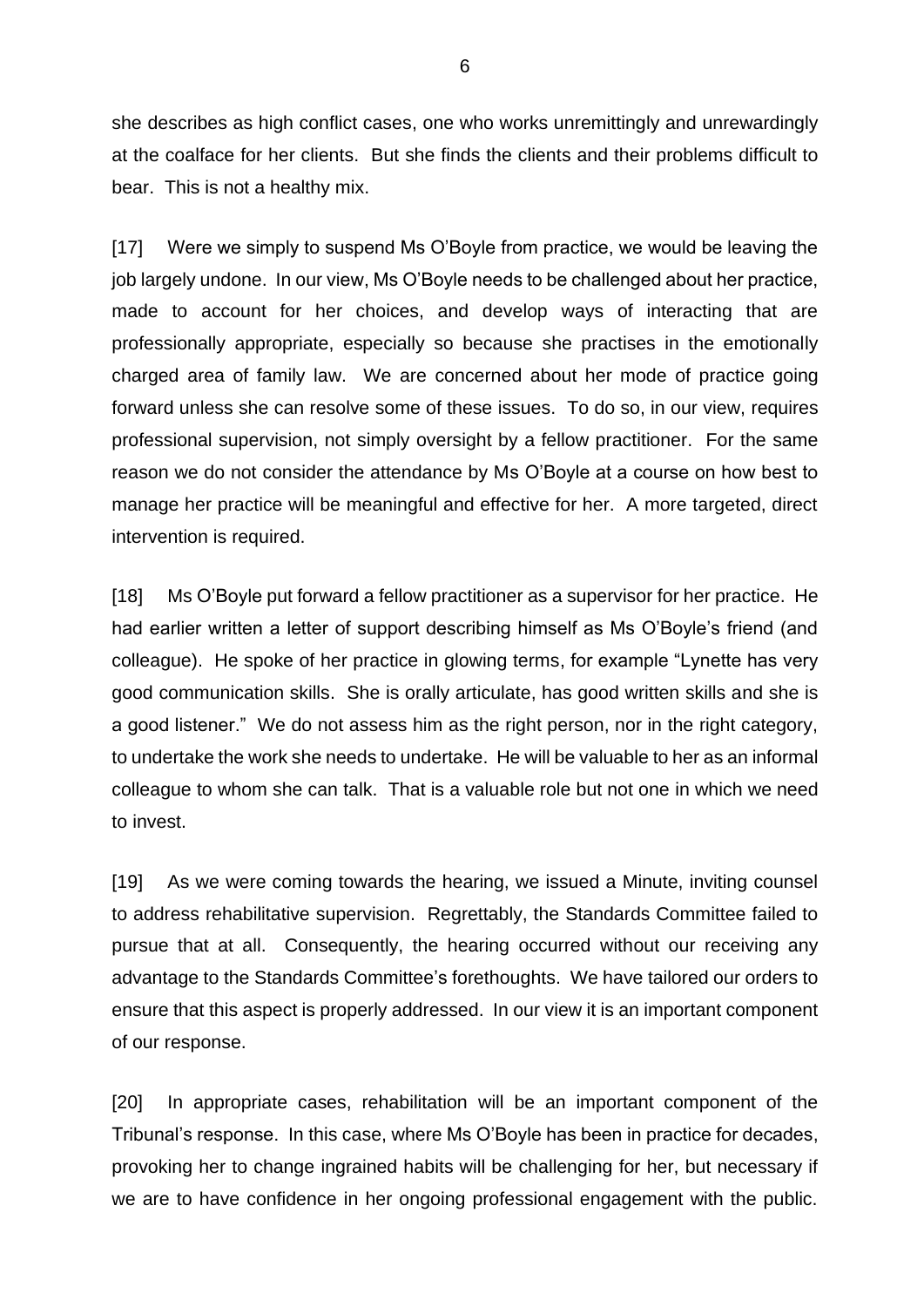Having deliberated, since the liability hearing, and during this penalty hearing, on how most effectively to address this challenge, we have resolved to require Ms O'Boyle to undertake professional supervision so we can have confidence in her future conduct.

[21] In the absence of assistance from the Standards Committee on this important limb, we have been obliged to undertake our own search for a suitable supervisor. What we have in mind is a well-briefed professional supervisor who will engage with Ms O'Boyle over an extended course of one-to-one meetings, challenge Ms O'Boyle and hold her to account in relation to observing professional boundaries, enmeshment with clients, and managing personal and professional stresses. To be effective, such supervision needs to be confidential for Ms O'Boyle but the Tribunal has a proper need for regular reports to assure us that Ms O'Boyle continues to engage wholeheartedly in the supervisory work.

[22] Section 156(1)(l) of the Act provides that we may "order the practitioner … to take advice in relation to the management of his, her, or its practice from such persons as are specified in the order." That provision is silent on how the "advice" is to be given or taken. Addressing the practitioner's needs in this case, giving a liberal reading to "advice", we find that professional supervision properly fulfils our requirements. The reciprocity that is involved in receiving advice that is given by another finds expression in professional supervision where the supervisor steers focus so the client can gain (learn) insight. The scope of engagement falls within management of important aspects of Ms O'Boyle's practice.

[23] Following the penalty hearing we have approached Ms Vicki Hirst, a professional supervisor working in the Whangarei area. Ms Hirst has approved the terms we propose. She is well-suited for this role. For ten years she served on the Social Workers Registration Board Complaints and Disciplinary Tribunal, four years as a Member and six years as Chair. She is academically and professionally well-versed in guiding professionals through multiple issues, including the kind that arise in Ms O'Boyle's case.

[24] We reject the proposition that oversight by a fellow practitioner for a period of time would be suitable. This is not a case of a practitioner lacking technical skills or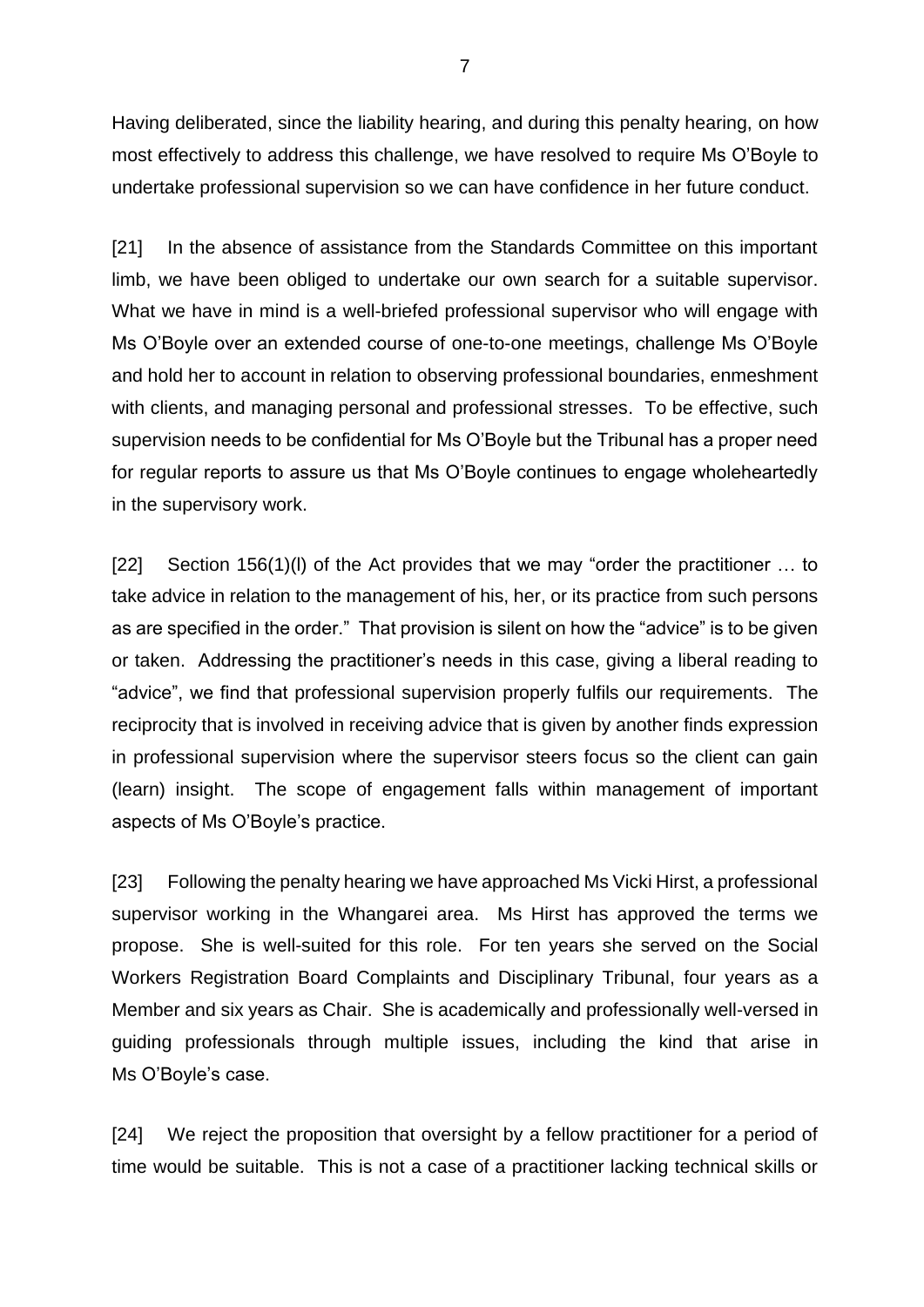needing to chat about stresses. This is a case requiring a higher level of challenge, and hard work by the practitioner.

[25] In the penalty hearing, each party advanced different views about Ms O'Boyle's remorse. Although she says she regrets her actions, we do not perceive Ms O'Boyle has any real understanding of the hurt she caused to the victims. In the course of the liability hearing, she tended to blame others, and failed to take responsibility fulsomely herself. Even the offending letters, written on her letterhead and signed by her, she attempted to fix to her client, suggesting that she only wrote them to avoid intolerable pressure placed on her by the client.

[26] It is more than three years since she wrote the offending letters. During that time, Ms O'Boyle has not sent a letter of apology to the victims. We find her expressions of remorse are thin, more related to her embarrassment at the public shame involved in these matters coming to light rather than recognition of her wrongdoing and compassion for those she harmed.

[27] The victims wrote dignified impact statements. They speak of reputational and emotional harm having been suffered. The client's ex-partner had been occupying a more senior role at work, and he had hoped to be permanently appointed with a salary uplift of \$20,000. Unsettled by Ms O'Boyle's intervention, he chose to move into the private sector.

[28] His partner (the second victim), had been accused, without any rational foundation, of hacking into the client's internet accounts. She says: "The event, and subsequent fallout, is still painful and raw for me. I engaged mental health professionals and EAP [Employment Assistance Programme] to help to manage my feelings of anxiety, humiliation, paranoia, shame, and the enormous sense of injustice created as a direct result of Lynette's letter to my employer." As she goes on to say: "A lawyer's written word carries significant weight."

[29] We do not accept the Standards Committee submission that a compensatory sum of \$20,000 should be paid to the first victim. We cannot find that he suffered a direct loss of that sum. Other factors may have come into play. Nor can we understand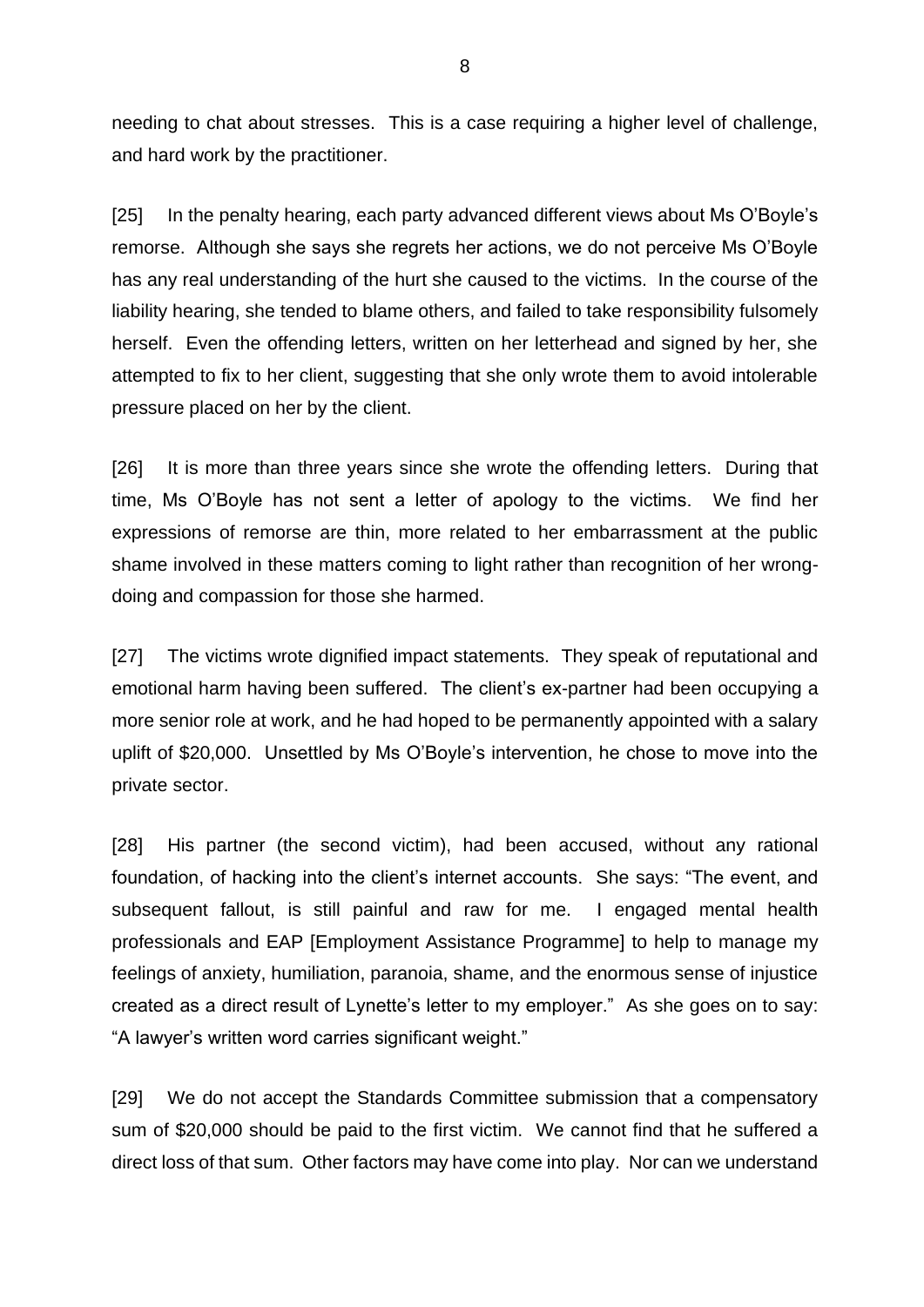why the first victim should be compensated when the second victim, whose situation was so much more peripheral, should be overlooked.

[30] We are not attracted to an order requiring Ms O'Boyle to write a letter of apology which might be insincere. If she saw fit to do so from a standpoint of compassion and remorse, that would be a different matter. In the round, we take the view that a gesture of atonement, albeit in money form, would be more appropriate. The public might well see this as a wholesome step for Ms O'Boyle. We therefore require her to pay each of the victims the sum of \$3,000 (a total of \$6,000).

[31] Although we do not have details, we think it likely that Ms O'Boyle's income may produce modest returns on a per hour basis. A fine commensurate with her misconduct would be a heavy burden. In any case, we think that suspension must be a component.

[32] When it comes to fixing the term of suspension, we weigh other components in the balance, namely, supervisory training, compensation and costs. We are minimally responsive to the potential impact on legal aid clients in Whangarei. As Mr Radich observed, there are always collateral inconveniences. We do not curtail the period of suspension much on that account.

[33] We have decided to suspend Ms O'Boyle from the practise of law for a six-week period to straddle the forthcoming holiday period. The timing of this may be seen as an accommodation to Ms O'Boyle that provides a light outcome. That is not so. Suspension is a very public condemnation. Because Ms O'Boyle will also be obliged to pay significant monetary penalties (costs, compensation), she needs to earn a livelihood. We have no doubt that the period of suspension will be keenly felt by Ms O'Boyle.

[34] The misconduct in this case, and the profile of the practitioner, are unique. Comparison with other cases is not of much assistance. Accordingly, we mean no disrespect to counsel by failing to address other cases.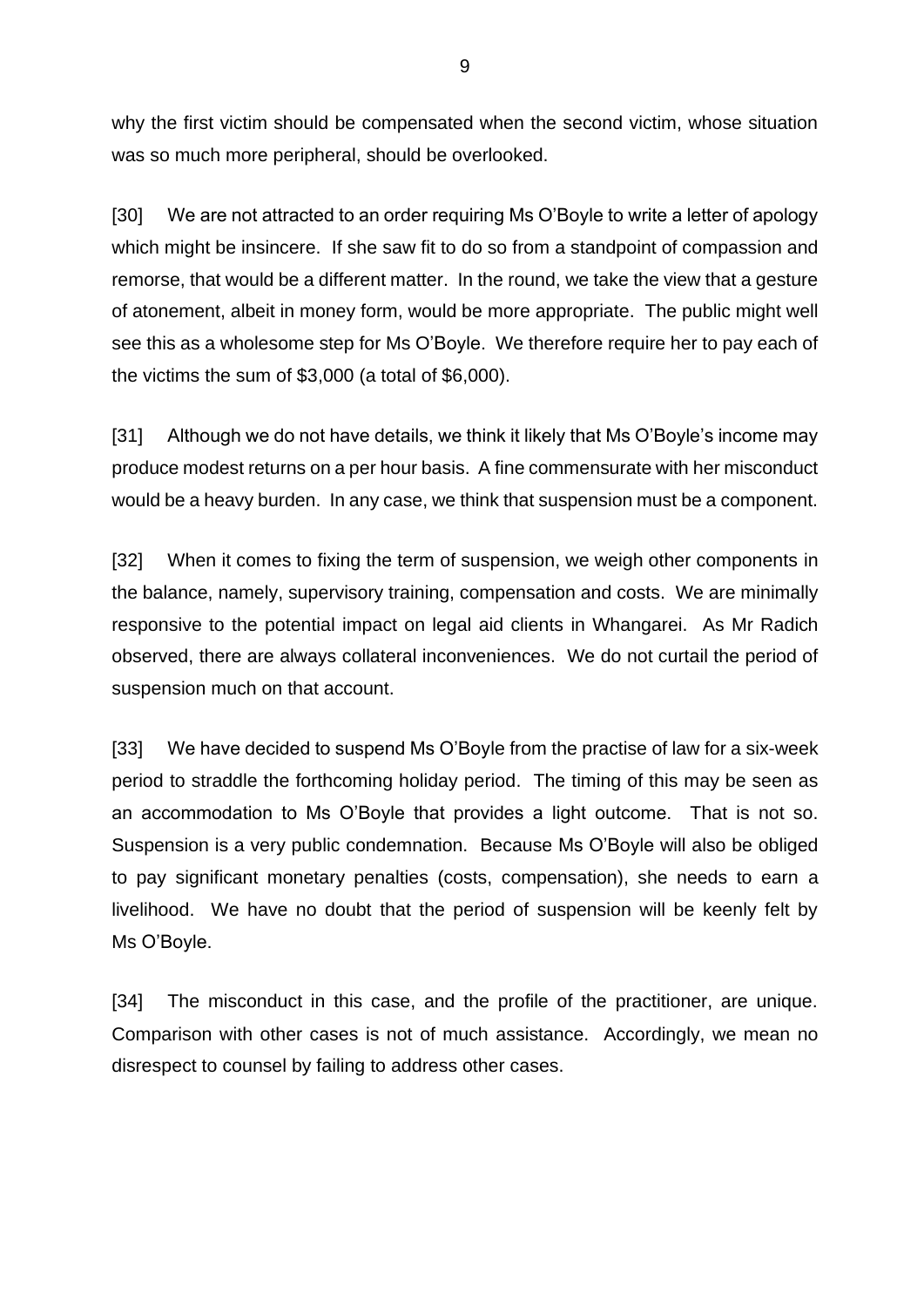#### *Orders*

[35] Ms O'Boyle is suspended from practice for a period of six weeks. The period of suspension will commence on Saturday 18 December 2021 and conclude on Saturday 29 January 2022. If Ms O'Boyle's appeal about these disciplinary matters is unlikely to be heard before this period, she may apply on seven days' notice to vary the dates.

[36] Ms O'Boyle must pay each of the two complainants the sum of \$3,000 (total of \$6,000) by 31 March 2022. Failure to do so on time will attract interest at a daily rate of 10 per cent per annum calculated daily and may be treated as foundation for another charge.

[37] Ms O'Boyle must engage in a course of professional supervision with Ms Vicki Hirst for a minimum of one year and a maximum of two years at Ms O'Boyle's expense (including the reasonable costs of Ms Hirst's briefing for the task). The supervision will be one-to-one, involving sessions of one or two hours at fortnightly intervals for three months, and thereafter at least monthly. The content of the supervision sessions will be confidential to Ms O'Boyle but Ms Hirst must provide three-monthly reports to the Tribunal addressing the level of Ms O'Boyle's engagement with the process. If Ms O'Boyle fails to engage (or fails to continue engagement) satisfactorily, the Tribunal may review these orders and substitute another penalty order. Not earlier than one full year from the commencement of professional supervision, Ms Hirst may terminate the supervision if Ms Hirst is of the view that no useful purpose will be served by continuation.

[38] As part of her briefing, Ms Hirst will be provided with a copy of our liability and penalty decisions. The main purpose of the supervision is to encourage Ms O'Boyle to reflect on her observing professional boundaries, enmeshment with clients, and managing personal and professional stresses, and to steer her towards practising within sound professional boundaries.

[39] Ms O'Boyle must pay the Standards Committee costs of \$22,711 and reimburse the New Zealand Law Society for the Tribunal s 257 costs which are certified at \$9,268.